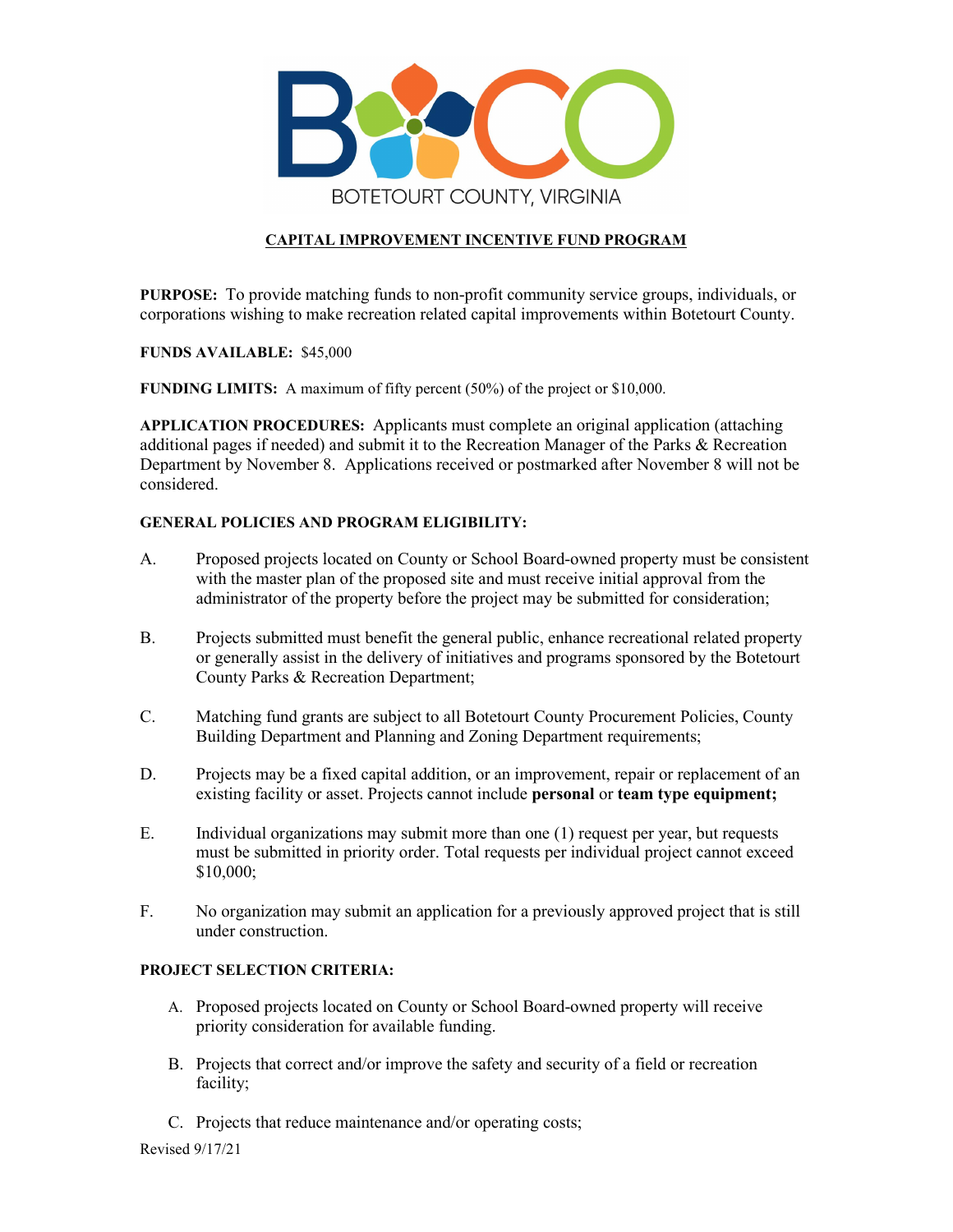- D. Projects that add, enhance or expand a needed service for the benefit of citizens and/or visitors;
- E. Projects that serve the greatest number of people, benefit an entire community or an organized athletic group as opposed to a limited user group;
- F. Applicant must provide up front documentation of funding sufficient to build the project (i.e. letter from bank, bank statement, etc.). Quantified donated materials and in-kind services up to twenty- five percent (25%) of total project will be considered;
- G. Feasibility of the schedule and completion dates of the project and past project performance of the requesting organization will be strongly considered;

# **EXAMPLES OF ELIGIBLE PROJECTS:**

- A. Athletic field fencing and lighting installation/renovation
- B. Turf/athletic field construction/renovation
- C. Basketball/tennis court construction/renovation
- D. Playground construction, renovation, and enhancements
- E. Irrigation system installation/renovation
- F. Scoreboards, PA Systems, Batting Cages, Storage Facilities
- G. Concrete/asphalt bleacher pads, sidewalks & other ADA improvements
- H. Dugout roof construction/renovation
- I. Trails, greenways and walking track construction/renovation
- J. Trailhead signage and informational kiosks installation
- Installation of landscaping, such as trees, shrubs and other perennial plants

**SELECTION PROCESS:** The Recreation Manager of the Parks & Recreation Department serves as an advisor to the Selection Committee and will perform all initial reviews. The Parks and Recreation Advisory Commission shall be the Selection Committee. This committee will make a recommendation to the County Board of Supervisors, which is the final approving authority.

# **SELECTION PROCESS:**

- 1. No application will be accepted after the due date.
- 2. Applications for improvements on School Board property will need be approved by the School Superintendent and/or Director of School Operations and written approval submitted with the application.
- 3. Applications for improvements on County property will be reviewed by the Recreation Manager of the Parks & Recreation Department.
- 4. The applications will be reviewed by the Recreation Advisory Commission at their regularly scheduled meeting held on the first Monday in November. Applicants are encouraged to be present during the Selection Committee's review of the application to provide information and/or clarifications to assist the committee in the selection process and respond to questions**.**
- 5. The committee will make its selections based on the individual projects' merits as they relate to the project selection criteria. Projects will be considered approved upon receipt of a notification from the Parks & Recreation Department. Unsuccessful projects may be re-submitted for future consideration.